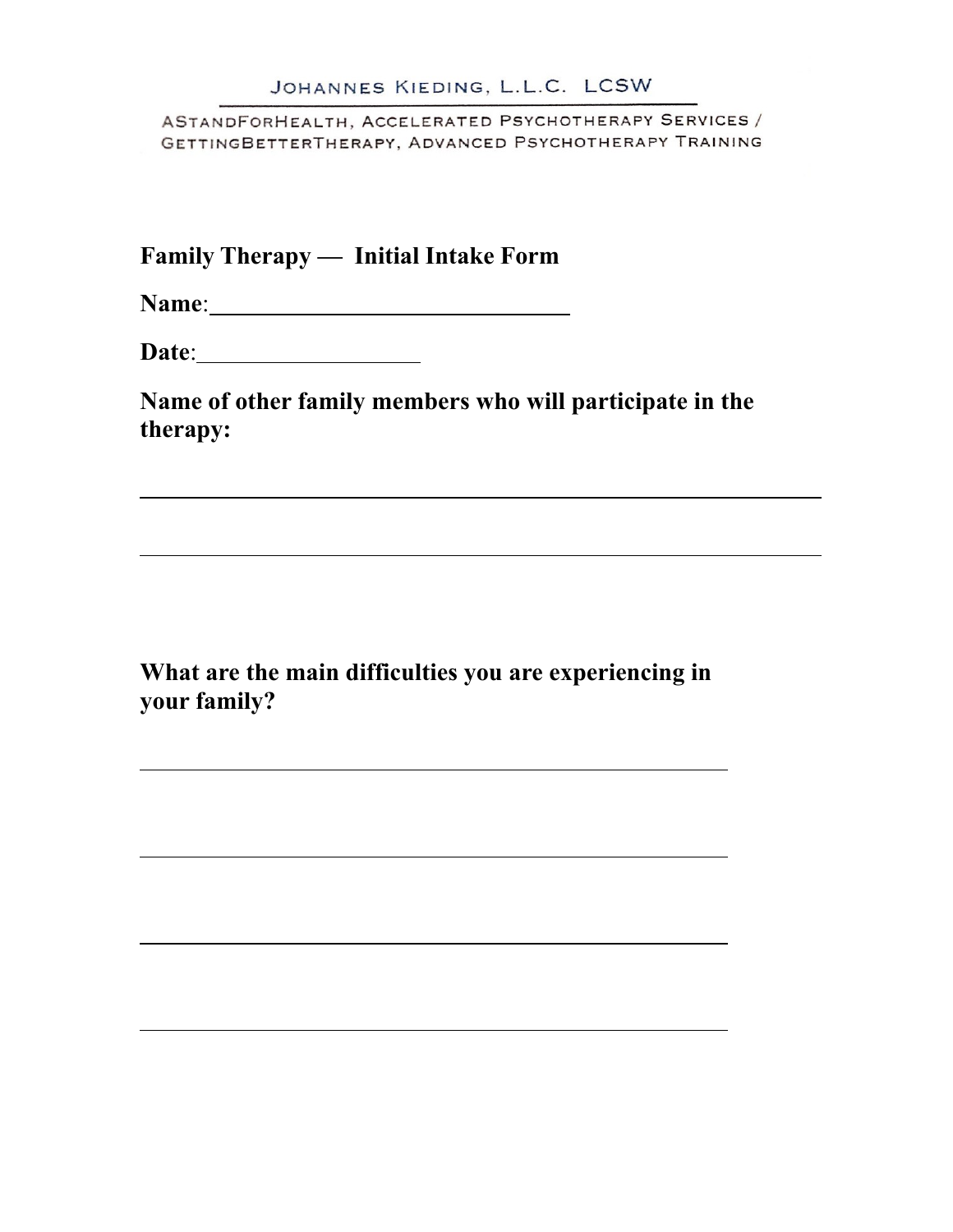**What do you hope to accomplish through family counseling?**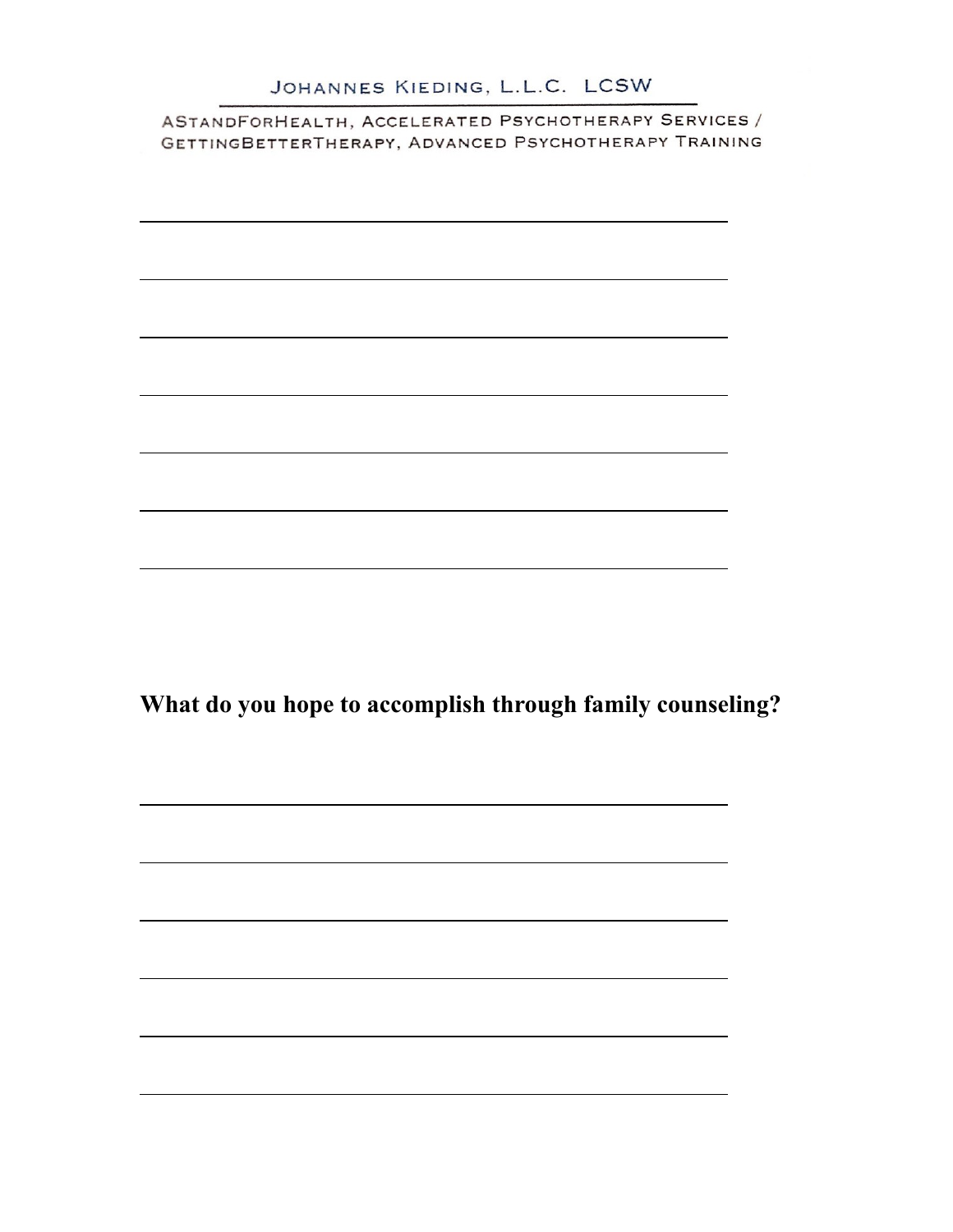**What have you already done, if anything, to deal with the difficulties?**

**In a perfect world, what would you ideally like the family to look like?**

<u> 1989 - Johann Stoff, amerikansk politiker (\* 1908)</u>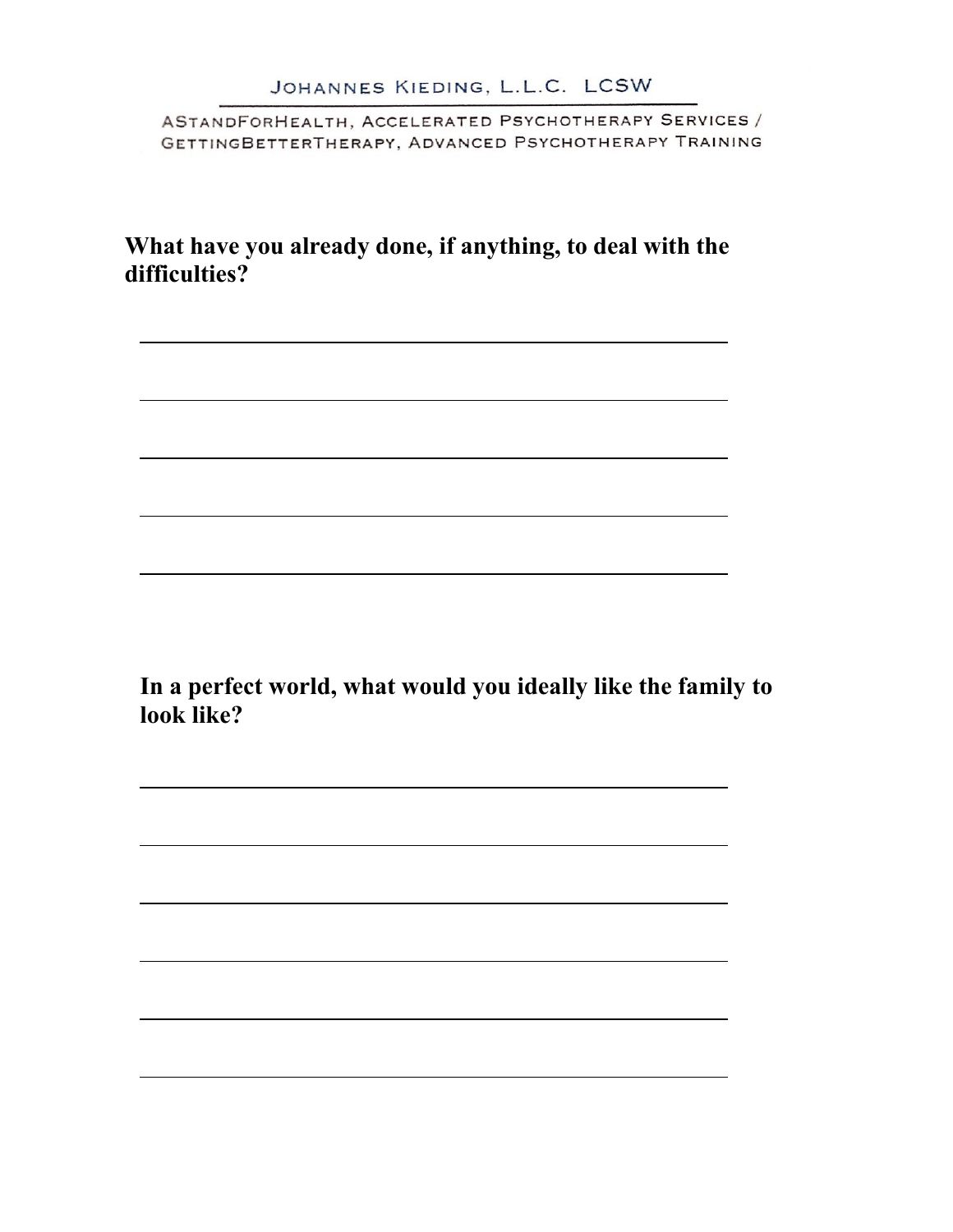**From your point of view, what needs to happen in order for the family to become what you want it to be?**

**From your point of view, do you have a role in the difficulties in the family? If yes, what do you see as your role in the difficulties?**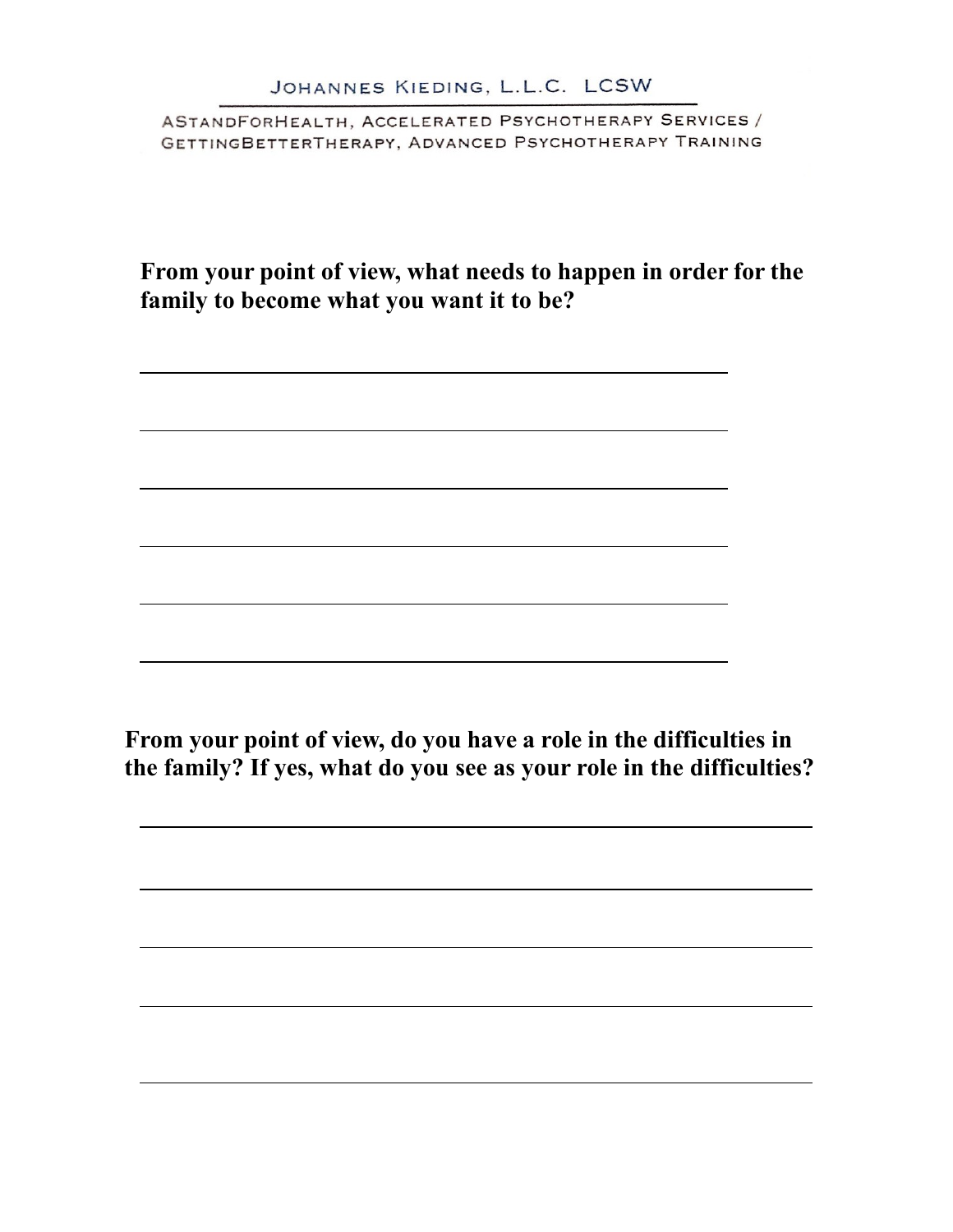## JOHANNES KIEDING, L.L.C. LCSW

ASTANDFORHEALTH, ACCELERATED PSYCHOTHERAPY SERVICES / GETTINGBETTERTHERAPY, ADVANCED PSYCHOTHERAPY TRAINING

**If you think that you have a role in the difficulties in the relationship, how motivated are you to address your contributions to the difficulties in the relationship? Would you want to work on these issues for your own sake regardless of whether or not the family issues improve?**

Do you think your family members have a role in the difficulties? If so, what do you see as their role in the difficulties?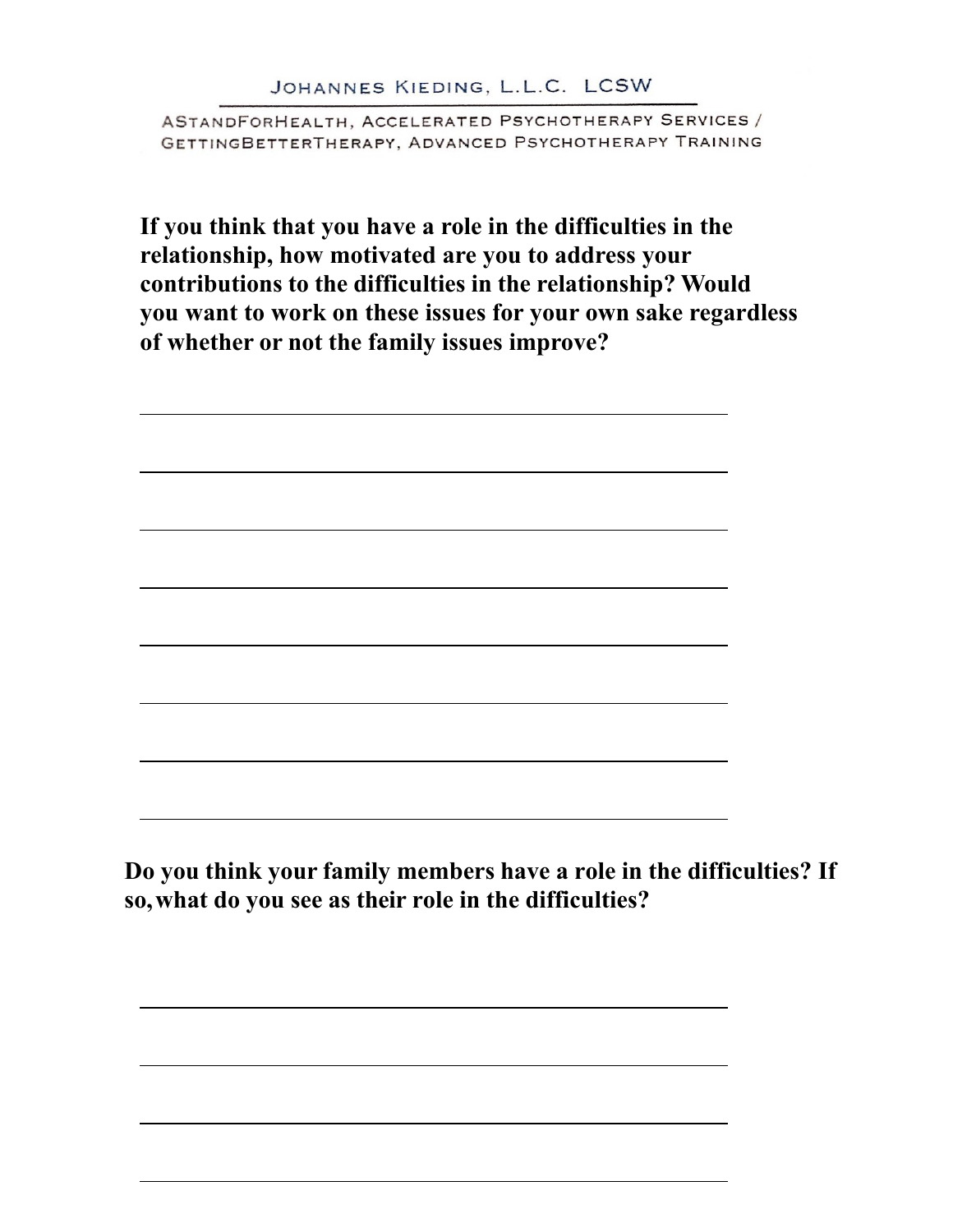## JOHANNES KIEDING, L.L.C. LCSW

ASTANDFORHEALTH, ACCELERATED PSYCHOTHERAPY SERVICES / GETTINGBETTERTHERAPY, ADVANCED PSYCHOTHERAPY TRAINING

**What are your biggest strengths as a family?**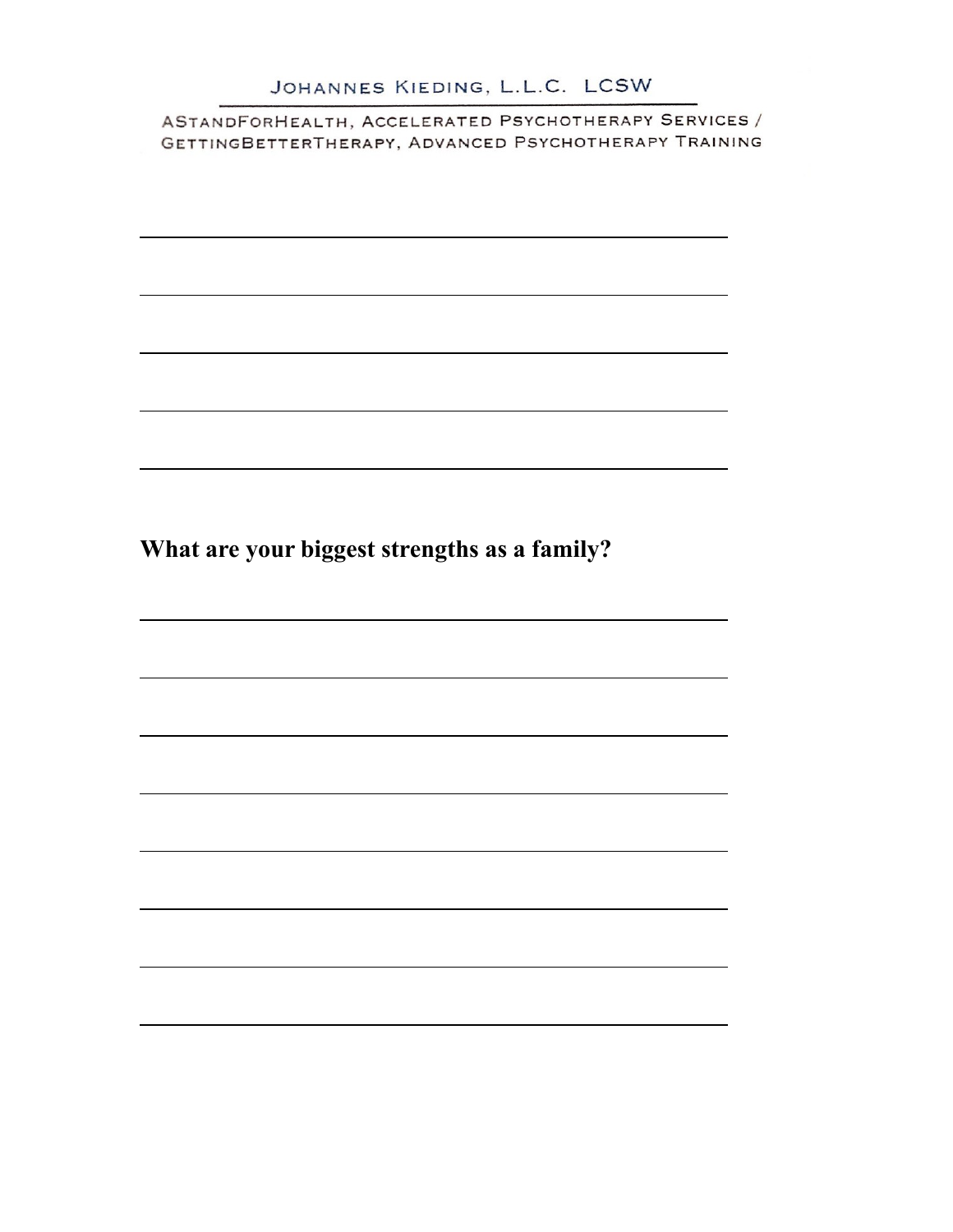| JOHANNES KIEDING, L.L.C. LCSW                                                                                  |
|----------------------------------------------------------------------------------------------------------------|
| ASTANDFORHEALTH, ACCELERATED PSYCHOTHERAPY SERVICES /<br>GETTINGBETTERTHERAPY, ADVANCED PSYCHOTHERAPY TRAINING |
| Have you received prior family counseling related to any of<br>the above problems? Yes $\Box$ No $\Box$        |

**Do either you or your family members drink alcohol to intoxication? Drugs?**

**If yes for either, who, how often and what drugs or alcohol?**

**What is your current level of stress (overall)? (enter a number in**  the field):\_

(No stress) 1 2 3 4 5 6 7 8 9 10 (high stress)

**What is your current level of stress (in the family)?** (enter a number in the field):

(No stress) 1 2 3 4 5 6 7 8 9 10 (high stress)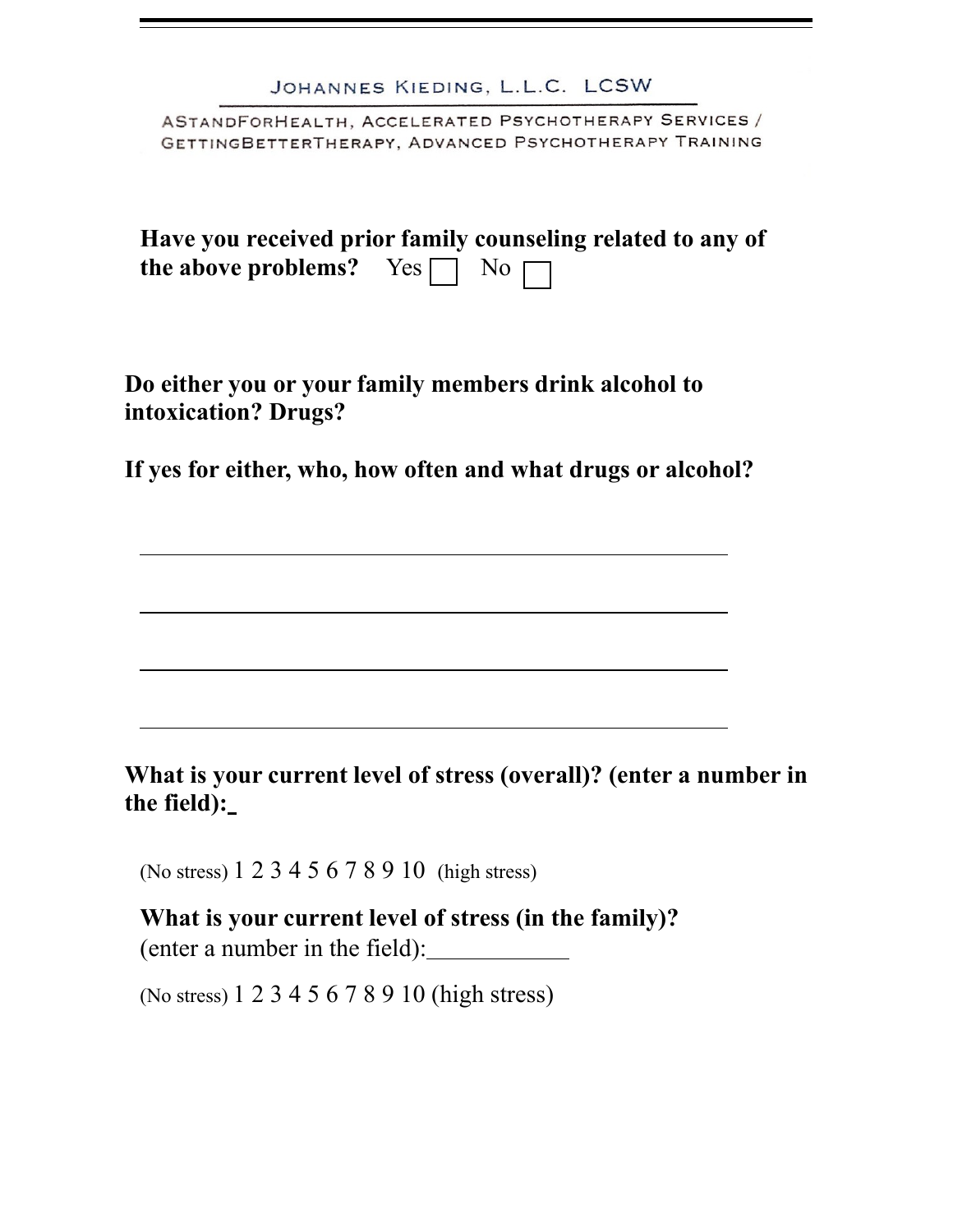## JOHANNES KIEDING, L.L.C. LCSW

ASTANDFORHEALTH, ACCELERATED PSYCHOTHERAPY SERVICES / GETTINGBETTERTHERAPY, ADVANCED PSYCHOTHERAPY TRAINING

## **Rank order the top three concerns that you have in your relationship with your partner (1 being the most problematic):**

- 1.
- 2.
- 3.

**In the event that you hire me -- do you plan on paying for sessions with credit/debit card (an added 3% fee for processing cost), cash, check, PayPal, or Venmo?** 

The information provided is necessary for proper treatment and shall remain confidential.

> **Johannes**LCSW145 E. University BLVD (585) 530-0953 Johannes@acceleratedpsychotherapy.co m www.acceleratedpsychotherapy.com